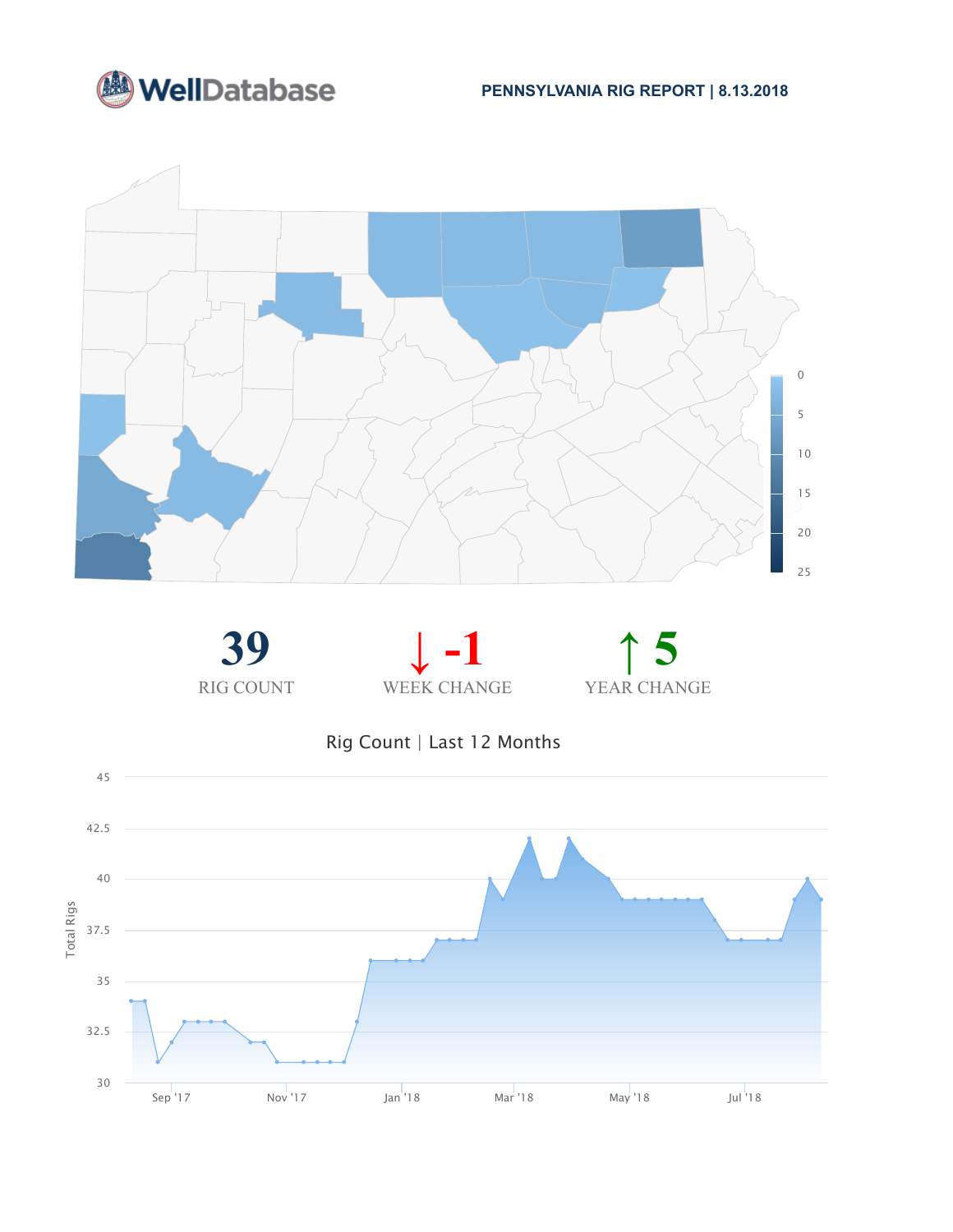







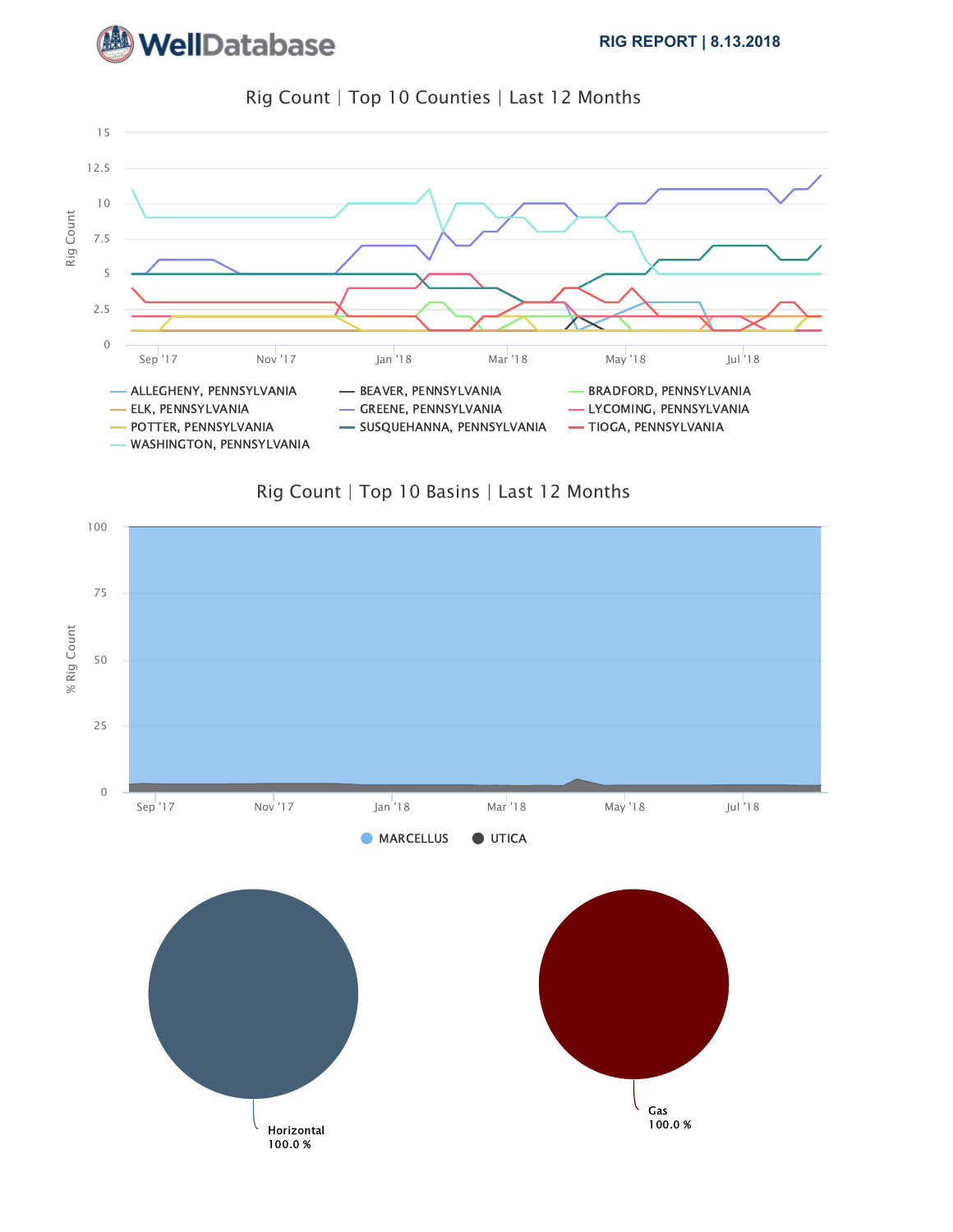

| <b>STATE</b>                      | <b>CURRENT</b> | $+/-$          | <b>PREVIOUS WEEK</b> | $+/-$          | <b>PREVIOUS YEAR</b> |
|-----------------------------------|----------------|----------------|----------------------|----------------|----------------------|
| BUTLER COUNTY, PENNSYLVANIA       | $\mathbf 0$    | $-1$           | 1                    | $\Omega$       | $\Omega$             |
| ARMSTRONG COUNTY, PENNSYLVANIA    | $\overline{0}$ | $-1$           | $\mathbf{1}$         | $\mathbf{0}$   | $\mathbf{0}$         |
| ALLEGHENY COUNTY, PENNSYLVANIA    | $\overline{0}$ | $\mathbf{0}$   | $\mathbf 0$          | $-1$           | $\mathbf{1}$         |
| ARMSTRONG COUNTY, PENNSYLVANIA    | $\mathbf{0}$   | $\Omega$       | $\mathbf{0}$         | $-1$           | $\mathbf{1}$         |
| BEAVER COUNTY, PENNSYLVANIA       | $\mathbf{1}$   | $\mathbf{0}$   | $\mathbf{1}$         | $\Omega$       | 1                    |
| BRADFORD COUNTY, PENNSYLVANIA     | 2              | $\mathbf{0}$   | 2                    | $\Omega$       | 2                    |
| BUTLER COUNTY, PENNSYLVANIA       | $\mathbf 0$    | $\mathbf 0$    | $\mathbf 0$          | $-1$           | $\mathbf{1}$         |
| ELK COUNTY, PENNSYLVANIA          | 2              | $\overline{0}$ | $\overline{2}$       | $\mathbf{1}$   | $\mathbf{1}$         |
| GREENE COUNTY, PENNSYLVANIA       | 12             | $\mathbf{1}$   | 11                   | 5              | $\overline{7}$       |
| LYCOMING COUNTY, PENNSYLVANIA     | $\mathbf{1}$   | $\Omega$       | $\mathbf{1}$         | $-3$           | $\overline{4}$       |
| POTTER COUNTY, PENNSYLVANIA       | $\overline{2}$ | $\mathbf{0}$   | $\overline{2}$       | $\mathbf{1}$   | $\mathbf{1}$         |
| SULLIVAN COUNTY, PENNSYLVANIA     | 2              | $-1$           | 3                    | $\overline{2}$ | $\Omega$             |
| SUSQUEHANNA COUNTY, PENNSYLVANIA  | $\overline{7}$ | $\mathbf{1}$   | 6                    | $\overline{2}$ | 5                    |
| TIOGA COUNTY, PENNSYLVANIA        | 2              | $\overline{0}$ | 2                    | $\overline{0}$ | 2                    |
| WASHINGTON COUNTY, PENNSYLVANIA   | 5              | $\mathbf{0}$   | 5                    | $-5$           | 10                   |
| WESTMORELAND COUNTY, PENNSYLVANIA | 2              | $\Omega$       | $\overline{2}$       | $\overline{2}$ | $\Omega$             |
| WYOMING COUNTY, PENNSYLVANIA      | $\mathbf{1}$   | $\mathbf 0$    | 1                    | 1              | $\mathbf 0$          |

| <b>WELL TYPE</b> | <b>CURREN</b> | +1- | <b>PREVIOUS WEEK</b> | TI- | <b>PREVIOUS YEAR</b> |
|------------------|---------------|-----|----------------------|-----|----------------------|
| Gas              | 39            |     | -40                  |     | -34                  |

| <b>WELLBORE</b>    | <b>CURRENT</b> | $+/-$ | <b>PREVIOUS WEEK</b> | $+/-$ | <b>PREVIOUS YEAR</b> |
|--------------------|----------------|-------|----------------------|-------|----------------------|
| <b>Directional</b> |                |       |                      |       |                      |
| Horizontal         | 39             |       | 40                   |       | 35                   |